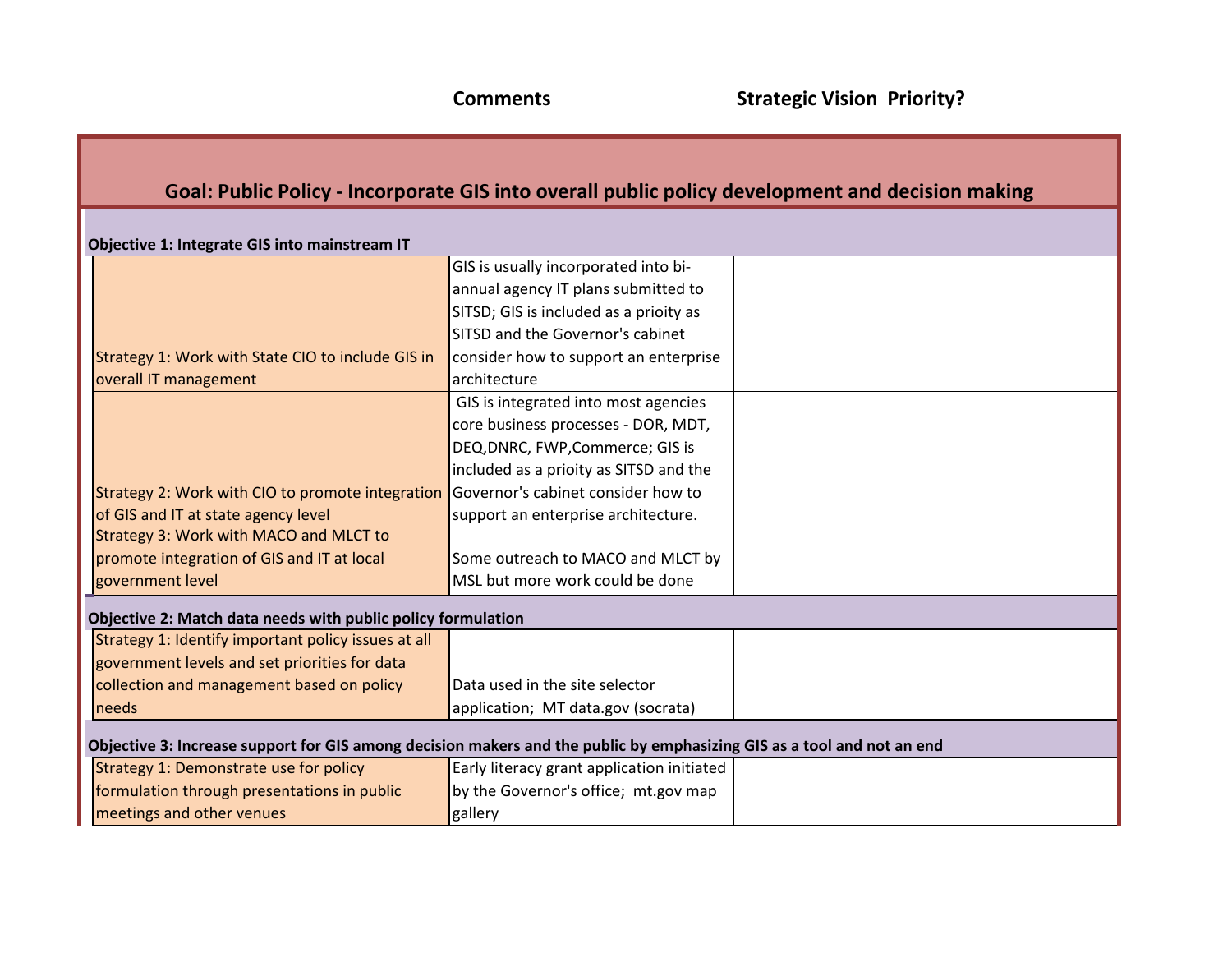| Strategy 2: provide technical support for "non-gis"<br>personnel that require geographic products.    | ArcGIS online                        |                                                                                                                                            |
|-------------------------------------------------------------------------------------------------------|--------------------------------------|--------------------------------------------------------------------------------------------------------------------------------------------|
|                                                                                                       |                                      | Goal: Education - Encourage the development of GIS education, outreach and training programs                                               |
|                                                                                                       |                                      | Objective 1: Foster programs at all elementary and high schools through community partnerships among geographic information professionals, |
| post secondary institutions and local schools                                                         |                                      |                                                                                                                                            |
| Strategy 1: Identify community GIS liaisons with                                                      |                                      |                                                                                                                                            |
| schools                                                                                               | Bigfork program as example           |                                                                                                                                            |
|                                                                                                       |                                      |                                                                                                                                            |
| Strategy 2: Continue and expand grant programs                                                        | MAGIP grants, MLIA grants to Seeley  |                                                                                                                                            |
| to elementary and high school teachers                                                                | Swan and Liberty Co. schools         |                                                                                                                                            |
| Objective: 2 - Promote the incorporation of GIS curriculums into colleges and universities            |                                      |                                                                                                                                            |
| Strategy 1: Establish a state-wide GIS faculty                                                        |                                      |                                                                                                                                            |
| committee to evaluate curriculums, make                                                               |                                      |                                                                                                                                            |
| recommendations and identify resources                                                                | Not done                             |                                                                                                                                            |
| Strategy 2: Continue and expand scholarship                                                           |                                      |                                                                                                                                            |
| programs to college seniors and graduate                                                              |                                      |                                                                                                                                            |
| students who use GIS as part of their studies                                                         | <b>MAGIP</b> scholarships            |                                                                                                                                            |
|                                                                                                       |                                      |                                                                                                                                            |
| Objective 3: Develop continuing educational programs that support professional development and growth |                                      |                                                                                                                                            |
| Strategy 1: Continue to offer conferences,                                                            |                                      |                                                                                                                                            |
| technical workshops and other education                                                               |                                      |                                                                                                                                            |
| opportunities through MAGIP                                                                           | This is being done well              |                                                                                                                                            |
| Strategy 2: Encourage and support broader                                                             |                                      |                                                                                                                                            |
| participation in regional and additional GIS                                                          |                                      |                                                                                                                                            |
| conferences and workshops                                                                             | MLIAC and SITSD attendance at NSGIC  |                                                                                                                                            |
| Stagey 3: Work with universities, tribal colleges                                                     |                                      |                                                                                                                                            |
| and colleges of technology to offer continuing                                                        |                                      |                                                                                                                                            |
| education courses locally                                                                             | Not done                             |                                                                                                                                            |
|                                                                                                       |                                      |                                                                                                                                            |
| Strategy 4: Explore a certification program for GIS                                                   | <b>GISP program exists and MAGIP</b> |                                                                                                                                            |
| professionals and make recommendations                                                                | supports                             |                                                                                                                                            |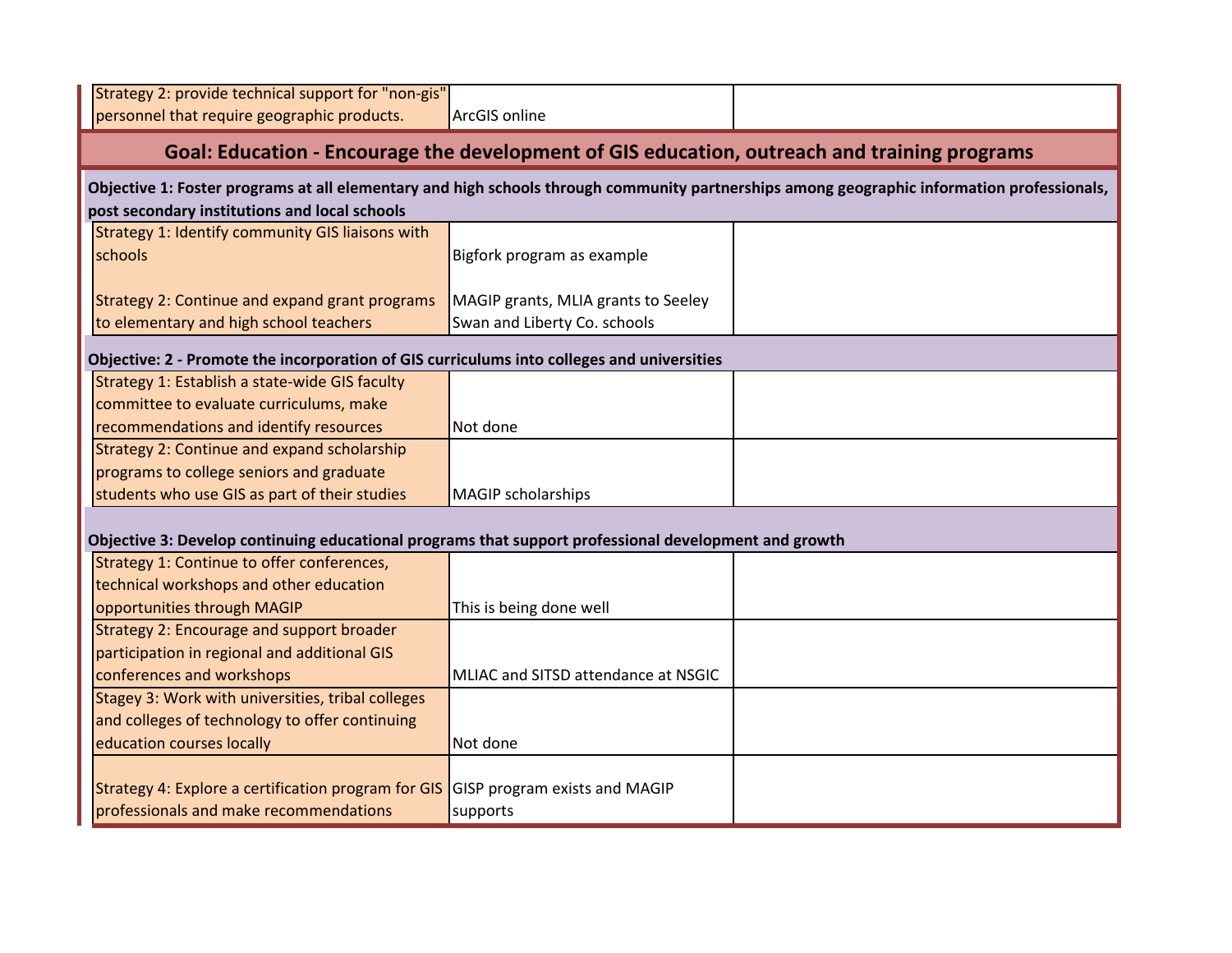## **Goal: Data Stewardship - Support standardized and sustainable methodologies to collect, maintain and disseminate land information**

|                                                                                                                           |                                              | Objective 1: Establish clearly defined roles and responsibilities for the development, maintenance and dissemination of each of the state data |
|---------------------------------------------------------------------------------------------------------------------------|----------------------------------------------|------------------------------------------------------------------------------------------------------------------------------------------------|
|                                                                                                                           |                                              |                                                                                                                                                |
| Strategy 1: Implement the directive on theme                                                                              | Done; also implemented an MSDI               |                                                                                                                                                |
| stewardship                                                                                                               | theme stewardship application process        |                                                                                                                                                |
| Strategy 2: Provide for ongoing support to and                                                                            | MSDI stewardship is partially funded         |                                                                                                                                                |
| coordination among the various data stewards                                                                              | through MLIA funds                           |                                                                                                                                                |
|                                                                                                                           | Stewards prepare an annual MSDI work         |                                                                                                                                                |
|                                                                                                                           | plan that documents the progress of          |                                                                                                                                                |
| Strategy 3: Review progress on a periodic basis                                                                           | the previous year                            |                                                                                                                                                |
|                                                                                                                           | Consultation is done with USGS and           |                                                                                                                                                |
| Strategy 4: Consult with USGS regarding the                                                                               | other A16 agencies. Federal influence        |                                                                                                                                                |
| development of the MSDI with respect to the                                                                               | has been impacted by sequestration           |                                                                                                                                                |
| <b>NSDI</b>                                                                                                               | and other budgetary measures                 |                                                                                                                                                |
| Objective 2: Establish common protocols, standards and formats for data collection and management and associated metadata |                                              |                                                                                                                                                |
| Strategy 1: Inventory the range of existing                                                                               |                                              |                                                                                                                                                |
| protocols, standards and formats currently in use                                                                         | At least partially done and incorporated     |                                                                                                                                                |
| by state government agencies                                                                                              | into MAGIP best practices                    |                                                                                                                                                |
| Strategy 2: Publish and electronic newsletter                                                                             |                                              |                                                                                                                                                |
| informing the GIS community of standardization                                                                            |                                              |                                                                                                                                                |
| efforts                                                                                                                   | Not done                                     |                                                                                                                                                |
| Strategy 3 Provide training through continuing                                                                            |                                              |                                                                                                                                                |
| education programs regarding standardization                                                                              | MSDI presentations at MAGIP events           |                                                                                                                                                |
| Objective 4: Reduce redundancies in data collection management and promote sharing                                        |                                              |                                                                                                                                                |
|                                                                                                                           | Automated data submittal processes           |                                                                                                                                                |
|                                                                                                                           | could be an area to concentrate work         |                                                                                                                                                |
|                                                                                                                           | as this is still a painful process. There is |                                                                                                                                                |
|                                                                                                                           | work being done that might make data         |                                                                                                                                                |
| Strategy 1: Create better pathways for data                                                                               | transfer via feature services more           |                                                                                                                                                |
| sharing between state and county agencies                                                                                 | practicle                                    |                                                                                                                                                |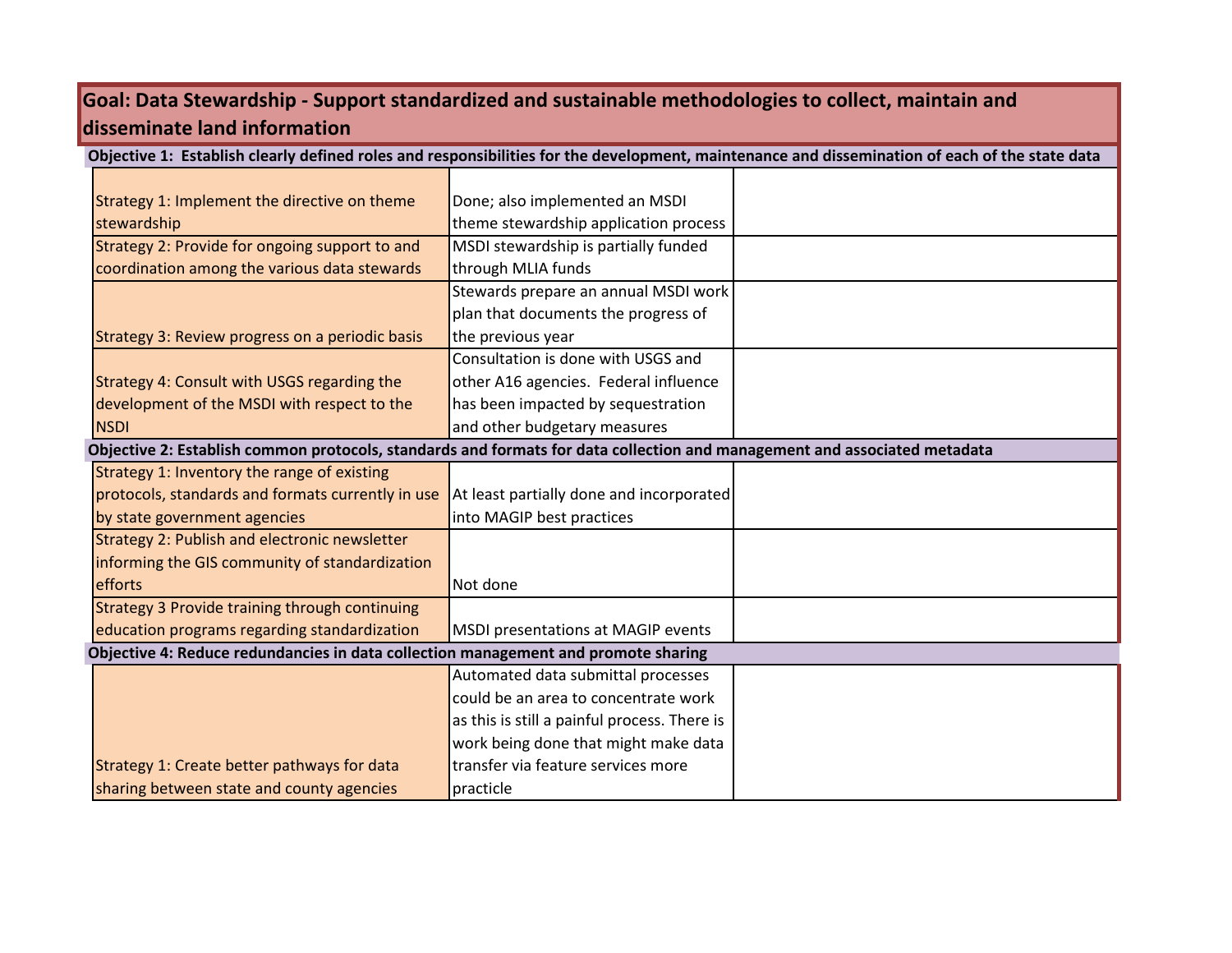| Strategy 2: Encourage collaborative projects                                    |                                                     |  |
|---------------------------------------------------------------------------------|-----------------------------------------------------|--|
| among local, state and federal agencies to collect                              | Several MSDI themes use a multi-                    |  |
| and manage data jointly                                                         | jurisdictional approach (sdk);                      |  |
|                                                                                 |                                                     |  |
|                                                                                 | <b>Goal 4: Coordination, Cooperation and Access</b> |  |
| Objective 1: Inform all user groups and public of GIS services and applications |                                                     |  |
| Strategy 1: Present GIS topics a professional                                   |                                                     |  |
| conferences and technical sessions (e.g.                                        |                                                     |  |
| engineers, planners, surveyors, real estate                                     | In MAGIP work plan, MSL does this                   |  |
| professionals0                                                                  | regularly                                           |  |
| Strategy 2: Prepare press releases for posting on                               |                                                     |  |
| government agency and organizational websites                                   |                                                     |  |
| and in other print media about advances in GIS                                  |                                                     |  |
| technology, data and products                                                   | Web sites and social media                          |  |
| Objective 2: Develop and promote web based services                             |                                                     |  |
|                                                                                 | We based dissemination, whether by                  |  |
| Strategy 1: Conduct an analysis of web based                                    | ftp, map services or feature services is            |  |
| opportunities associated with the dissemination                                 | a fairly standard way of doing business             |  |
| of geographic information                                                       | today (sdk);                                        |  |
| Objective 3: Provide for clear and easy access to geospatial data for all users |                                                     |  |
|                                                                                 | MSL GIS portal and data list developed.             |  |
|                                                                                 | Arc GIS online also a discovery                     |  |
|                                                                                 | resource. Metadata creation is still                |  |
| Strategy 1: Develop and maintain a one-stop                                     | hard to encourage eve with MLIA                     |  |
| portal for access to all geospatial data for all users                          | grants available                                    |  |
| Strategy 2: Work with existing web based services                               |                                                     |  |
| such as Google Map and Geospatial One-Stop to                                   |                                                     |  |
| link Montana initiated web based systems with                                   | This strategy should be either                      |  |
| national resources                                                              | eliminated or revised (sdk);                        |  |
| Objective 4: Achieve clarity of meaning with respect to GIS terms and jargon    |                                                     |  |
| <b>Strategy 1: Convene a "summit on GIS</b>                                     |                                                     |  |
| terminology to develop standardized definitions                                 |                                                     |  |
| for commonly used terms                                                         | Not done                                            |  |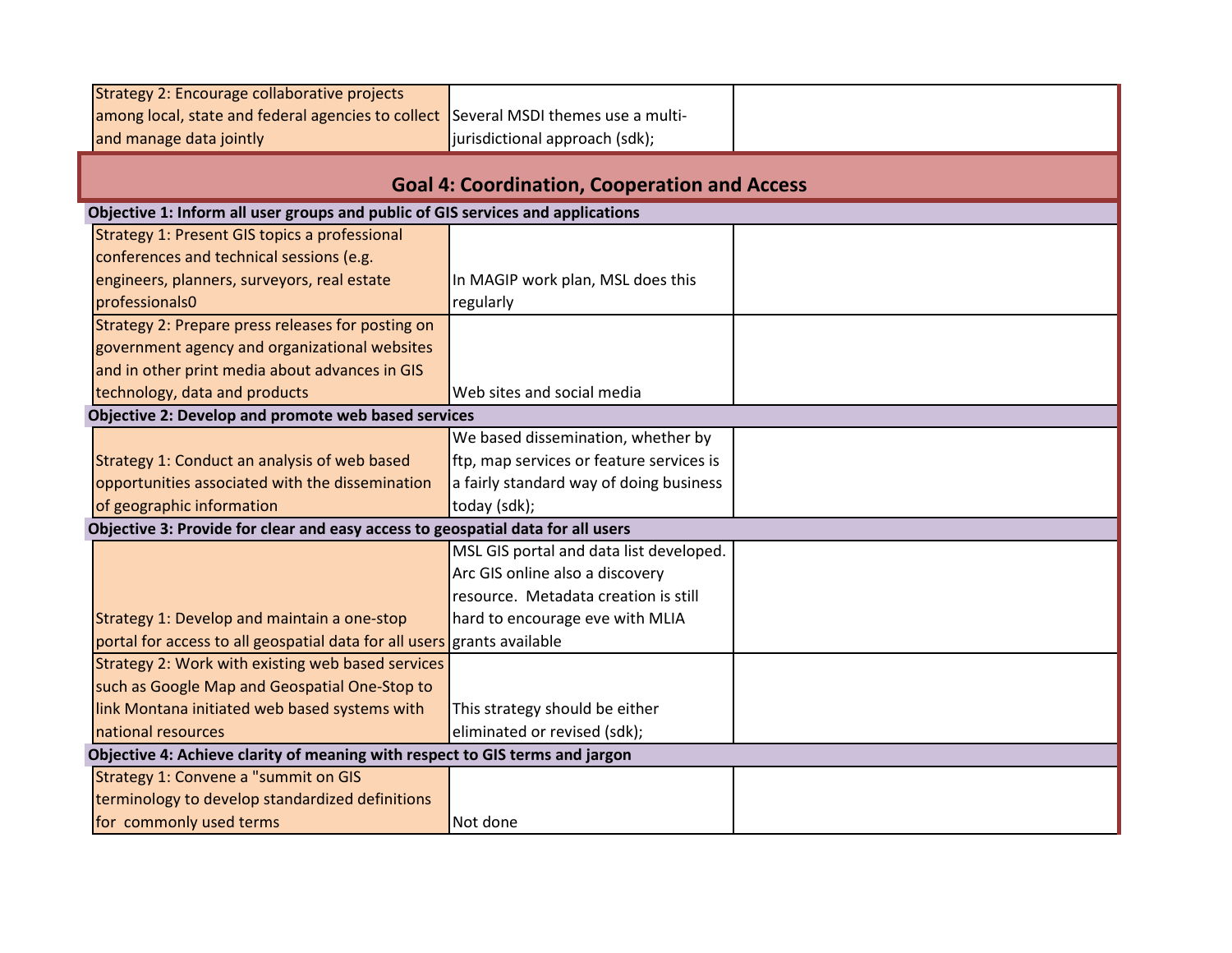| Strategy 2: Work to replace "jargon" with more                                                               |                                        |  |
|--------------------------------------------------------------------------------------------------------------|----------------------------------------|--|
| universally understood words where appropriate                                                               | <b>Probably worse</b>                  |  |
| Objective 5: Develop and promote a federated GIS model                                                       |                                        |  |
| Strategy 1: Work with USGS to identify a workable                                                            |                                        |  |
| model based on the National experience (e.g. the                                                             | National Map doesn't use state/local   |  |
| <b>National Map</b>                                                                                          | data any more                          |  |
| Strategy 2: Participate in and contribute to the                                                             |                                        |  |
| <b>National Map</b>                                                                                          | See above                              |  |
| Strategy 3: Identify geographic products common                                                              |                                        |  |
| to a variety of business functions (e.g. growth                                                              |                                        |  |
| policies, transportation plans, disaster and                                                                 | MSDI layers, common base maps,         |  |
| emergency service plans                                                                                      | shareable ArcGIS online maps           |  |
|                                                                                                              | Esri developing common data models     |  |
| Strategy 4: Develop standardized map templates                                                               | (local government data model) and      |  |
| for commonly mandated policy tools                                                                           | other templates                        |  |
| <b>Objective 6: Establish feedback loops</b>                                                                 |                                        |  |
|                                                                                                              | There were no strategies with this     |  |
|                                                                                                              | objective. It could probably go (sdk); |  |
| Objective 7: Identify and address barriers to inter-jurisdictional cooperation and communication             |                                        |  |
| Evaluate the existing GIS enterprise with respect                                                            |                                        |  |
| to its interoperability among local, state, tribal                                                           |                                        |  |
| and national users and make recommendations                                                                  |                                        |  |
| accordingly                                                                                                  | Interoperability is still a problem    |  |
| Explore the applicability of various incentives to                                                           |                                        |  |
| encourage the inter-jurisdictional cooperation                                                               |                                        |  |
| such as availability of standard products, shared                                                            |                                        |  |
| expertise, and services and funding for efforts                                                              |                                        |  |
| that utilize partnerships among various entities                                                             | <b>MLIAC</b> grants                    |  |
| Objective 8: Work "smart" to avoid duplication of effort 9relate to objective 4 under data stewardship goal) |                                        |  |
| Strategy 1: Maintain a central inventory of                                                                  | Not done although there are some       |  |
| ongoing data collection activities                                                                           | examples (elevation)                   |  |